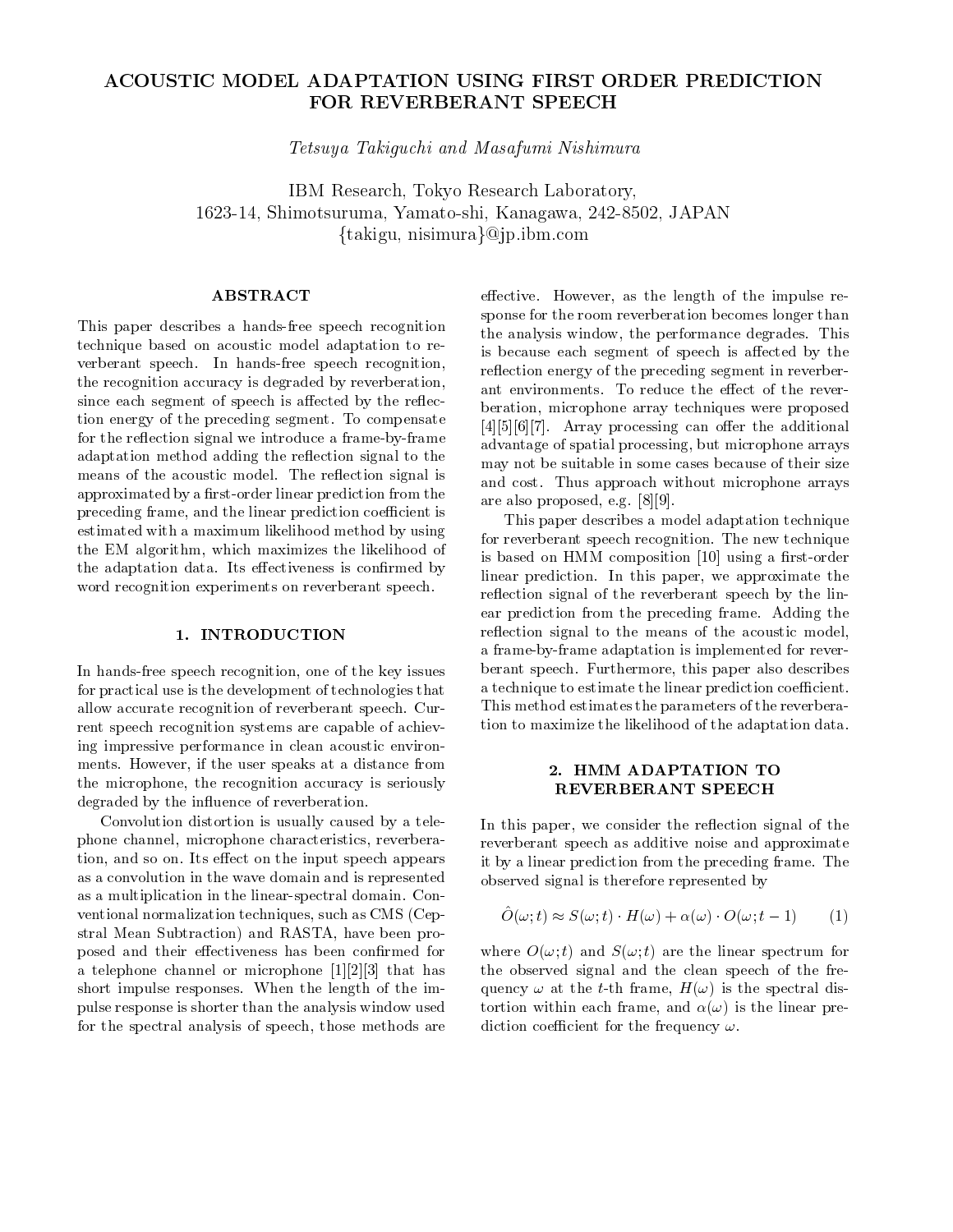

Figure Framebyframe adaptation using a rst order linear prediction

- the composite HMM for reverse the composite HMM for reverse the composite HMM for reverse the composite HMM for reverse the composite HMM for reverse the composite HMM for reverse the composite HMM for reverse the compos berant speech is computed. The procedure is as follows  $F = F \cdot F$ 

 Compose HMMs of the clean speech and spec tral distortion within each frame in thecepstral domain

$$
\mu_{\text{cep}}^{(SH)} = \mu_{\text{cep}}^{(S)} + \mu_{\text{cep}}^{(H)}, \quad \Sigma_{\text{cep}}^{(SH)} = \Sigma_{\text{cep}}^{(S)} + \Sigma_{\text{cep}}^{(H)} \quad (2)
$$

Here the subscript cep represents the cepstral do  $max, (\mu^{s-1}, \Delta^{s-1})$  is the means and variances of the clean speech HMM-species in the species of the species of the species of the species of the species of the tral distortion within each frame

- 2) Transform  $(\mu_{\rm cen}^{\rm cen}$ ,  $\Sigma_{\rm cen}^{\rm cen}$  from the cepstral domain to the linear-spectral domain.
- 3) Frame-by-frame adaptation to the reverberant speech using the preceding frame
	- add the rest restaurance of the restaurance of the additional control of the state of the state of the state o linear prediction from the preceding frame to the means of the acoustic model.

$$
\hat{\mu}_{\text{lin}}^{(O)} = \mu_{\text{lin}}^{(SH)} + \alpha \cdot O_{\text{lin}}(t-1) \tag{3}
$$

Here the subscript lin represents the linear spectral domain

3.2) Transform  $(\mu_{\text{lin}}^{\text{max}}, \Sigma_{\text{lin}}^{\text{max}})$  from the linear-spectral  $\qquad$  | domain to the cepstral domain

Given the composite HMM for the reverberant speech, a speech recognition system estimates the word string associated with the test waveform.

This section has only described how to adapt the acoustic model to reverberant speech. Therefore estimation of the reverberant parameters remains a serious problem. The next section describes how to estimate the linear prediction coefficient and the spectral distortion within each frame

## PARAMETERS

Estimations of the spectral distortion within each frame and the linear prediction coefficient are performed by maximizing the likelihood of the adaptation data. First the spectral distortion is estimated using HMM separa tion in the cepstral domain-domain-domain-domain-domain-domain-domain-domain-domain-domain-domain-domain-domai Then the linear prediction coefficient is estimated in the linear-spectral domain. The steps to estimate the reverberant parameters are as follows (Figure 2):

 Estimate the spectral distortion using the HMM separation in the contract of the contract of the contract of the contract of the contract of the contract of the

$$
\hat{\lambda}_H = \underset{\lambda_H}{\text{argmax}} \Pr(O|\lambda_H, \lambda_S) \tag{4}
$$

Here  $\lambda$  denotes the set of HMM parameters.

- , and the HMMs of the component of the component of the component of the component of the component of the component of the component of the component of the component of the component of the component of the component of the spectral distortion,  $\Delta H$ , in the cepstral domain according to Equation (2).
- 3) Transform ( $\mu_{\rm cep}$  ',  $\Sigma_{\rm cep}$  ') from the cepstral domain to the linear-spectral domain.
- 4) Estimate the linear prediction coefficient.

$$
\hat{\alpha} = \underset{\alpha}{\operatorname{argmax}} \Pr(O|\alpha, \hat{\lambda}_H, \lambda_S)
$$
  
=  $\underset{\alpha}{\operatorname{argmax}} \Pr(O|\alpha, \hat{\lambda}_{SH})$  (5)

The estimation of the linear prediction coefficient is performed in a maximum likelihood fashion by using the Expectation-Maximization (EM) algorithm. The EM algorithm is a two-step iterative procedure. In the rst step- called the expectation step- the following auxiliary function is computed

$$
Q(\hat{\alpha}|\alpha) = E[\log \Pr(O|\hat{\alpha}, \hat{\lambda}_{SH_{lin}})|\alpha, \hat{\lambda}_{SH_{lin}}]
$$
(6)



Figure 2: Estimation of reverberant parameters using EM algorithm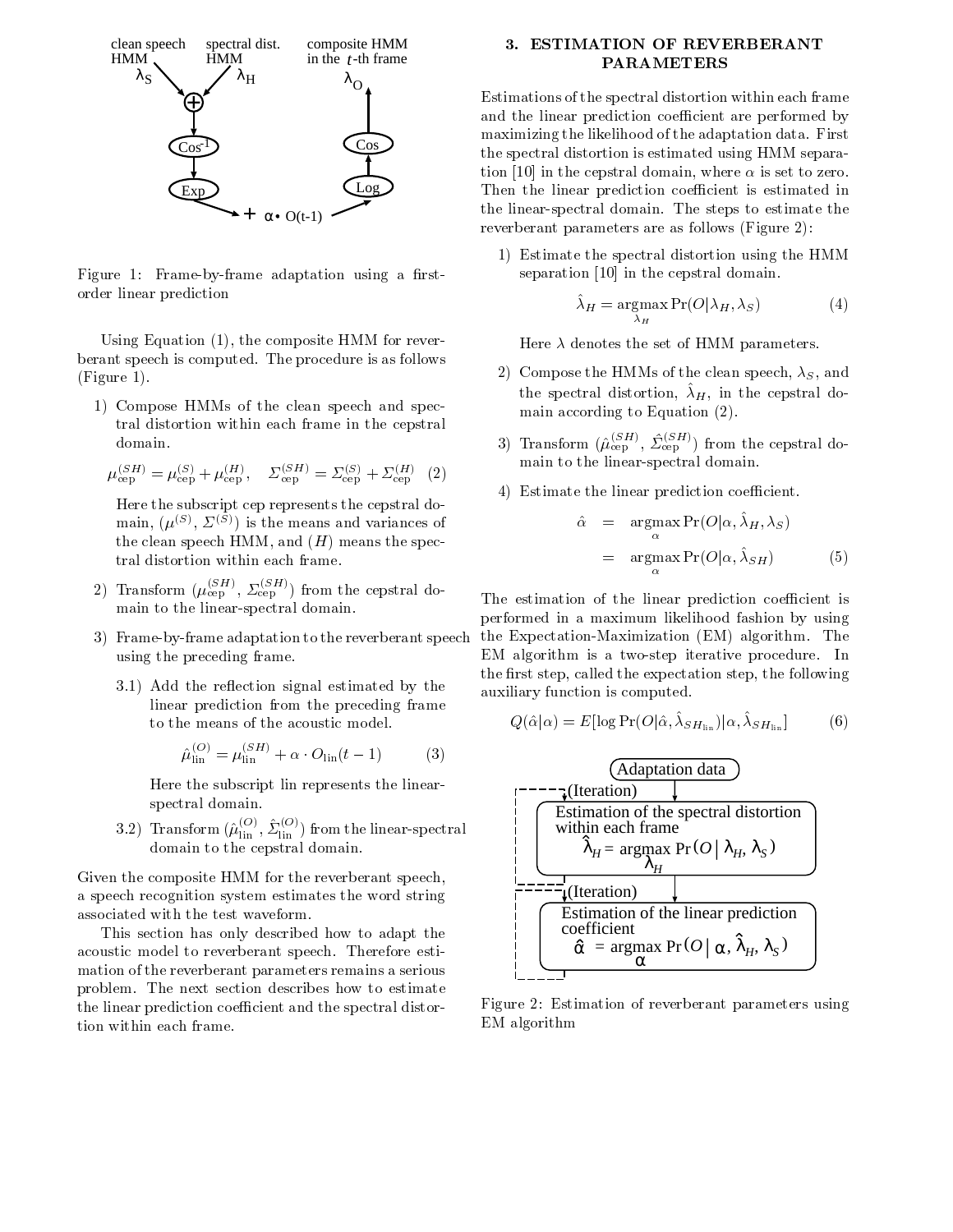Here we focus only on the term involving  $(\theta = {\hat{\alpha}})$ .

$$
Q_{\hat{\theta}}(\hat{\alpha}|\alpha) = -\sum_{p} \sum_{j} \sum_{k} \sum_{t} \gamma_{p,j,k}(t) \cdot \left[ \frac{1}{2} \log(2\pi)^{D} \hat{\Sigma}_{p,j,k}^{(SH)} \right] \text{spectra}^{SBig}
$$
\n
$$
+ \frac{\{O_p(t) - \hat{\mu}_{p,j,k}^{(SH)} - \hat{\alpha} \cdot O_p(t-1)\}^T \{O_p(t) - \hat{\mu}_{p,j,k}^{(SH)} - \hat{\alpha} \cdot O_p(t-1)\}}{2 \hat{\Sigma}_{p,j,k}^{(SH)}} \quad (7)
$$
\n
$$
\text{temp} \quad \text{temp} \quad \text{temp} \quad \text{temp} \quad \text{temp} \quad \text{temp} \quad \text{temp}
$$

$$
\gamma_{p,j,k}(t) = \Pr(s_p(t) = j, m_p(t) = k | O_p, \hat{\lambda}_{SH}, \alpha)
$$
 (8)

Here  $\mu_{n,i,k}^{\text{max}}$  and  $\sum_{n,i,k}^{\text{max}}$  are the mean and variance corresponding to a phoneme p- state it and mixture to a phone it and mixture killed In the model  $\lambda S H_{lin}$ ,  $\mathcal{O}_p$  is the observation sequence and testing adaptation data for a phoneme p- and <sup>D</sup> is the di mension of the adaptation vector  $O_p(t)$ . In this work, we assume that the alignment for the adaptation data in the linear-spectral domain is the same as that in the cepsion domain Therefore the probabilityin state j and mixture k at time t is computed in the cepstral domain

The maximization step (M-step) in the EM algorithm becomes "max  $Q_{\hat{\theta}}(\hat{\alpha}|\alpha)$ ". The re-estimation for-  $86.0\%$  Th mula can be therefore derived from knowing that  $\partial Q(\hat{\alpha})$  $\alpha$ )/ $\partial \hat{\alpha} = 0$  as

$$
\hat{\alpha} = \frac{\sum_{p} \sum_{j} \sum_{k} \sum_{t} \gamma_{p,j,k}(t) \frac{O_{p}(t-1) \{O_{p}(t) - \hat{\mu}_{p,j,k}^{(SH)}\}}{\hat{\Sigma}_{p,j,k}^{(SH)}}}{\sum_{p} \sum_{j} \sum_{k} \sum_{t} \gamma_{p,j,k}(t) \frac{O_{p}^{2}(t-1)}{\hat{\Sigma}_{p,j,k}^{(SH)}}}{\sum_{p,j,k}^{(SH)}}}
$$
 (9)

#### EXPERIMENTS

#### Experimental Conditions

The new adaptation technique was evaluated on distant talking speech recognition tasks. Reverberant speech was simulated by a linear convolution of clean speech and impulse responses The impulse responses were taken from the RWCP sound scene database sound scene database sound scene database sound scene database sound length of the impulse response was 300 msec. The distance to the microphone was  $2 \text{ m}$ . The speech signal was sampled at the model windows and with a second to the second contract of the second second second second s Hamming window every 8 msec. Then FFT is used to compute at taxet and cover passed to present the protection of the co coecients and the power in the power In recognitionterm is not used- because it is only necessary to adjust the power of the clean speech model in Equation

The models of 55 context-independent phonemes were trained by using -1.2 words in the case in the atom present with  $\sim$ speech database for the speaker-dependent HMM. Each HMM has three states and three self-loops, and each state has four Gaussian mixture components. Also, a single Gaussian is employed to model the spectral dis tortion within each frame The tests were carried out

Table Wordrecognition rates for reverberant speech

| method                              | $_{\rm CMS}$ | model adap. |       | matched |
|-------------------------------------|--------------|-------------|-------|---------|
| spectral distortion<br>compensation |              |             |       |         |
| additive reflection<br>compensation | $\times$     | $\times$    |       |         |
| recognition rate                    | 86.0%        | 91.2%       | 94.0% | 96.4%   |

on word recognition tasks- and one male spoke the words The test speaking the test speaker uttered the test speaker utterly the test of the speaker of the speaker of the speaker of the speaker of the speaker of the speaker of the speaker of the speaker of the speaker of t tation data- dierent from those used in the training and testing

#### - Experimental Results

 of being speech In the CMSbased testing case- the phoneme  $\lambda = 1$ Table shows the recognition rates for reverberant HMMs are trained by using the CMS-processed cleanspeech data. Subtraction of each cepstral mean value from each set of test data gives a recognition rate of 86.0%. The result clearly shows that the simple CMS technique does not work well As can be seen from this table- the use of the model adaptation achieves good performance with the comparable with the comparable with the comparable with the comparable with the comparable with  $\alpha$ verberant environment. The use of the model adaptation without the additive reflection compensation using only Equation  $(2)$  improved the recognition rate to - and a further improvement was also obtained by the adaptation with additive reflection compensation using Equation (3). However comparing the result of the model adaptation with that of the matched model which was trained by using reverbers speech  $\mu$  ,  $\mu$  ,  $\mu$  ,  $\mu$ words) shows a slight degradation in performance.

is plotted As can be seen from Figure As can be seen from Figure As can be seen from Figure As can be seen from Figure 3 shows the convergence properties of the model adaptation In this gure- the loglikelihood versus the number of iterations in the EM algorithm rithm converges within several iterations

 and each tation position is the position where the test speaker a uttered as the adaptation data for the model and model as the model and the model of the model of the model o Figure 4 shows a comparison of the performance of the model adaptation and the inverse filtering. The inverse filtering requires the measurement of the impulse response from the position of the sound source to the microphone- and its inverse is used to derever berate the speech signal according to  $F[\sigma(t)]/F[w(t)],$ where  $w(t)$  is the measured impulse response and  $F[*]$ is the Fourier transform. The performance of both approach with no mismatch between the adaptation and testing positions is very good. Here the term "adapadaptation approach and the position where we mea sured the impulse response for the inverse filtering. As